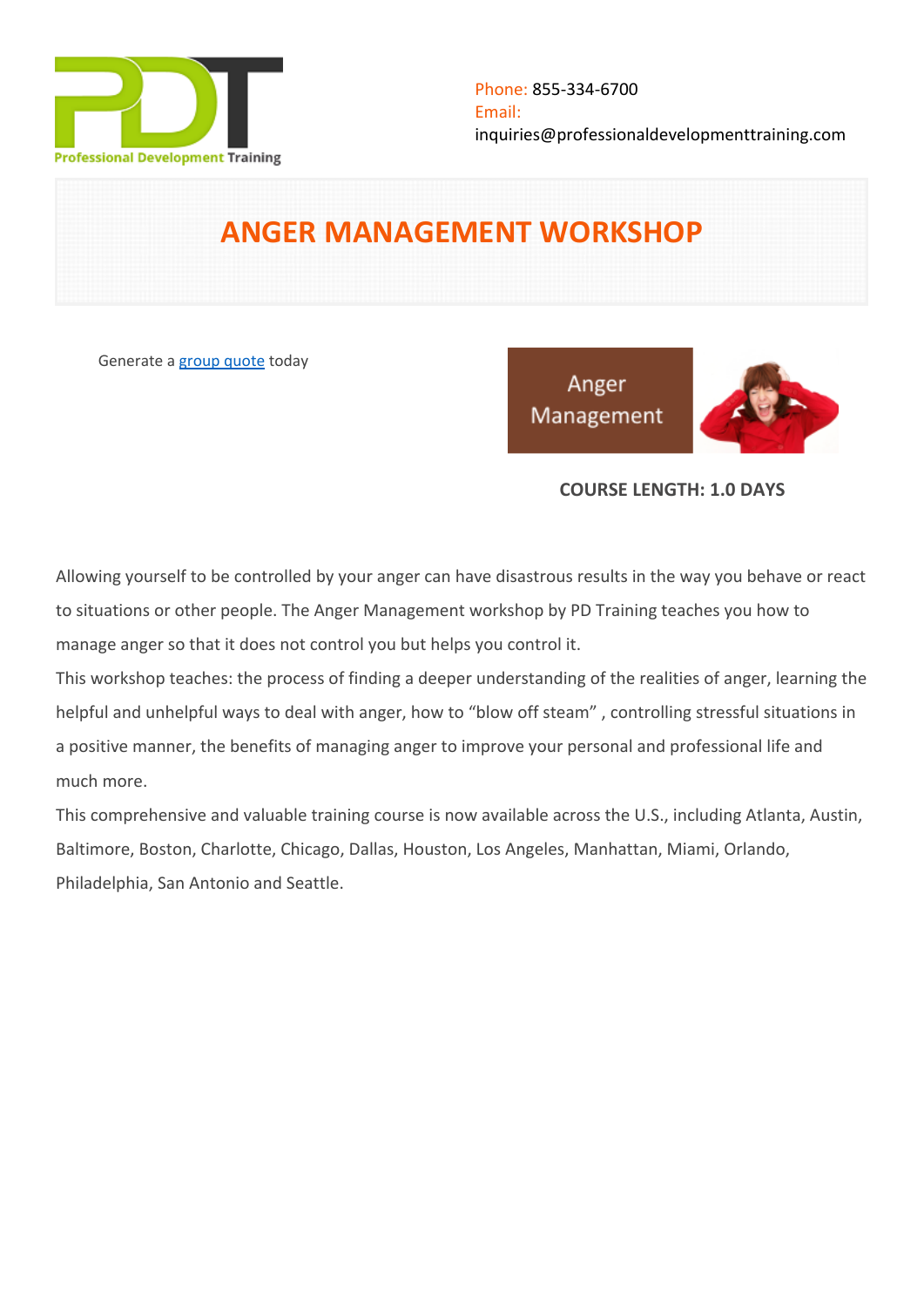#### **ANGER MANAGEMENT WORKSHOP COURSE OUTLINE**

#### **FOREWORD**

Benjamin Franklin once said, "*In this world nothing can be said to be certain, except death and taxes.*" We would add a third item to his list: anger. Anger can be an incredibly damaging force, costing people their jobs, personal relationships, and even their lives when it gets out of hand. However, since everyone experiences anger, it is important to have constructive approaches to manage it effectively. This **Anger Management Training** program will help teach participants how to identify their anger triggers and what to do when they get angry.

#### **OUTCOMES**

#### **By the end of this training course, participants will:**

- Gain a better understanding of anger & the natural anger cycle
- Gain insight into the "fight or flight" response that triggers anger
- Understand the realities of anger
- Learn helpful & unhelpful ways of dealing with anger
- Master strategies for gaining control of anger in all situations
- Learn some productive ways of "blowing off steam"
- Learn how to improve home life & work life by managing anger better

#### **MODULES**

#### **Lesson 1: Understanding Anger**

- The cycle of anger
- Understanding fight or flight
- Common myths about anger

- Choosing a solution
- Making a plan
- Getting it done

#### **Lesson 3: Do's and Don'ts**

- Unhelpful ways of dealing with anger
- Helpful ways of dealing with anger

#### **Lesson 2: Solving the Problem**

- 
- 
- 

#### **Lesson 4: Personal Plan**

- Understanding hot buttons
- Identifying your hot buttons
- A personal anger log

#### **Lesson 5: Gaining Control**

- A word of warning
- Using coping thoughts
- Using relaxation techniques
- Blowing off some steam

# **Lesson 6: The Triple A Approach**

- Alter
- Avoid
- Accept